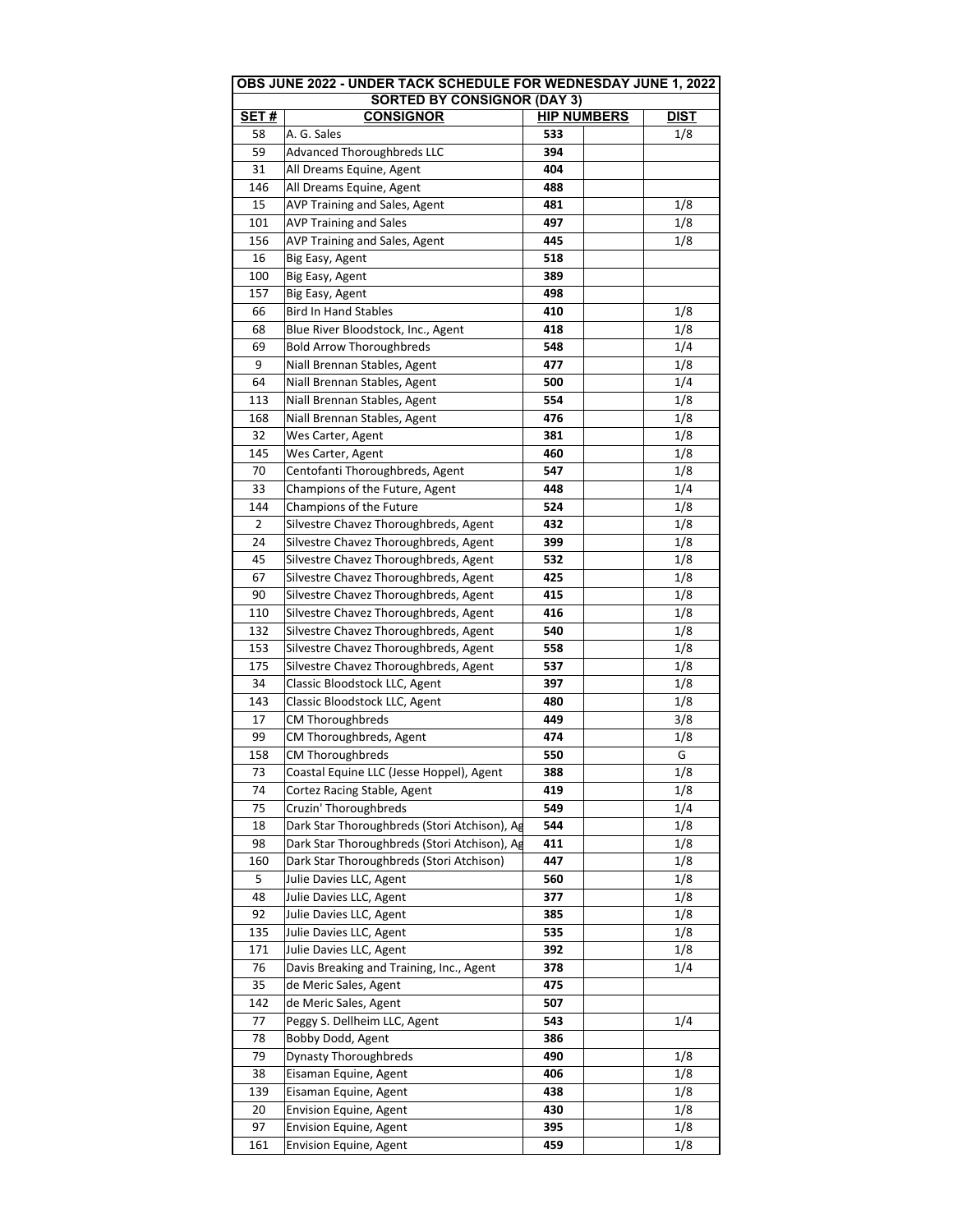|                                    |                                              |                    | OBS JUNE 2022 - UNDER TACK SCHEDULE FOR WEDNESDAY JUNE 1, 2022 |  |  |  |  |  |  |  |
|------------------------------------|----------------------------------------------|--------------------|----------------------------------------------------------------|--|--|--|--|--|--|--|
| <b>SORTED BY CONSIGNOR (DAY 3)</b> |                                              |                    |                                                                |  |  |  |  |  |  |  |
| <b>SET#</b>                        | <b>CONSIGNOR</b>                             | <b>HIP NUMBERS</b> | <b>DIST</b>                                                    |  |  |  |  |  |  |  |
| 10                                 | Fast Horses, Agent                           | 437                | 1/8                                                            |  |  |  |  |  |  |  |
| 63                                 | Fast Horses, Agent                           | 383                | 1/8                                                            |  |  |  |  |  |  |  |
| 114                                | Fast Horses, Agent                           | 471                | 1/8                                                            |  |  |  |  |  |  |  |
| 167                                | Fast Horses, Agent                           | 527                | 1/8                                                            |  |  |  |  |  |  |  |
| 80                                 | Foley Bloodstock                             | 479                | 1/8                                                            |  |  |  |  |  |  |  |
| 81                                 | Golden Noguez, Agent                         | 434                | 1/8                                                            |  |  |  |  |  |  |  |
| 6                                  | Golden Rock Thoroughbreds, Agent             | 492                | 1/8                                                            |  |  |  |  |  |  |  |
| 47                                 | Golden Rock Thoroughbreds, Agent             | 421                | 1/8                                                            |  |  |  |  |  |  |  |
| 93                                 | Golden Rock Thoroughbreds, Agent             | 546                | 1/8                                                            |  |  |  |  |  |  |  |
| 134                                | Golden Rock Thoroughbreds, Agent             | 493                | 1/8                                                            |  |  |  |  |  |  |  |
| 172                                | Golden Rock Thoroughbreds, Agent             | 495                | 1/8                                                            |  |  |  |  |  |  |  |
| 82                                 | Grassroots Training & Sales LLC, Agent       | 461                | 1/8                                                            |  |  |  |  |  |  |  |
| 83                                 | Halcyon Hammock Farm, Agent                  | 559                |                                                                |  |  |  |  |  |  |  |
| 39                                 | Harris Training Center LLC, Agent            | 538                |                                                                |  |  |  |  |  |  |  |
| 138                                | <b>Harris Training Center LLC</b>            | 444                |                                                                |  |  |  |  |  |  |  |
| 84                                 | Hartley / DeRenzo Thoroughbreds LLC          | 553                | 1/8                                                            |  |  |  |  |  |  |  |
| 85                                 | Hidden Brook, Agent                          | 455                | 1/8                                                            |  |  |  |  |  |  |  |
| 86                                 | <b>Horses Factory</b>                        | 523                | 1/8                                                            |  |  |  |  |  |  |  |
| 87                                 | J V C Training and Sales, Agent              | 439                | 1/8                                                            |  |  |  |  |  |  |  |
| 88                                 | Bobby Jones Equine LLC, Agent                | 435                | 1/8                                                            |  |  |  |  |  |  |  |
| 103                                | Journeyman Bloodstock Services, Inc., Agent  | 414                | 1/8                                                            |  |  |  |  |  |  |  |
| 104                                | King of Kings                                | 536                | 1/4                                                            |  |  |  |  |  |  |  |
| 105                                | Kings Equine, Agent                          | 529                | 1/8                                                            |  |  |  |  |  |  |  |
| 108                                | Las Palmas Farm                              | 486                | 1/8                                                            |  |  |  |  |  |  |  |
| 109                                | Limitless Thoroughbred, Agent                | 452                | 1/8                                                            |  |  |  |  |  |  |  |
| 11                                 | Little Farm Equine LLC, Agent                | 405                | 1/8                                                            |  |  |  |  |  |  |  |
| 62                                 | Little Farm Equine LLC, Agent                | 398                | 1/8                                                            |  |  |  |  |  |  |  |
| 115                                | Little Farm Equine LLC, Agent                | 429                | 1/8                                                            |  |  |  |  |  |  |  |
| 166                                | Little Farm Equine LLC, Agent                | 485                | 1/8                                                            |  |  |  |  |  |  |  |
| 111                                | Lucan Bloodstock (Karl Keegan), Agent        | 512                | 1/4                                                            |  |  |  |  |  |  |  |
| 118                                | Mayberry Farm, Agent                         | 509                | 1/8                                                            |  |  |  |  |  |  |  |
| 12                                 | Tom McCrocklin, Agent                        | 401                | 1/4                                                            |  |  |  |  |  |  |  |
| 61                                 | Tom McCrocklin, Agent                        | 473                | 1/4                                                            |  |  |  |  |  |  |  |
| 116                                | Tom McCrocklin, Agent                        | 491                | 1/4                                                            |  |  |  |  |  |  |  |
| 165                                | Tom McCrocklin, Agent                        |                    | 1/4                                                            |  |  |  |  |  |  |  |
|                                    |                                              | 510                |                                                                |  |  |  |  |  |  |  |
| 40                                 | McKathan Bros. Sales, Agent                  | 403                | 1/8                                                            |  |  |  |  |  |  |  |
| 137                                | McKathan Bros. Sales, Agent                  | 375                | 1/8                                                            |  |  |  |  |  |  |  |
| 41                                 | Randy Miles, Agent                           | 387                | 1/8                                                            |  |  |  |  |  |  |  |
| 131                                | Randy Miles, Agent                           | 505                | 1/8                                                            |  |  |  |  |  |  |  |
| 119                                | Jose Munoz                                   | 457                | 1/8                                                            |  |  |  |  |  |  |  |
| 13                                 | Navas Equine                                 | 384                | 1/8                                                            |  |  |  |  |  |  |  |
| 60                                 | Navas Equine                                 | 390                | 1/8                                                            |  |  |  |  |  |  |  |
| 117                                | Navas Equine                                 | 526                | 1/8                                                            |  |  |  |  |  |  |  |
| 164                                | Navas Equine                                 | 542                | 1/8                                                            |  |  |  |  |  |  |  |
| 21                                 | New Horizon Farm, Inc., Agent                | 499                | 1/8                                                            |  |  |  |  |  |  |  |
| 96                                 | New Horizon Farm, Inc., Agent                | 379                | 1/8                                                            |  |  |  |  |  |  |  |
| 162                                | New Horizon Farm, Inc., Agent                | 516                | 1/8                                                            |  |  |  |  |  |  |  |
| 22                                 | Nice and Easy Thoroughbreds                  | 456                | 1/4                                                            |  |  |  |  |  |  |  |
| 95                                 | Nice and Easy Thoroughbreds                  | 441                | 1/8                                                            |  |  |  |  |  |  |  |
| 163                                | Nice and Easy Thoroughbreds                  | 427                | 1/8                                                            |  |  |  |  |  |  |  |
| 42                                 | Ocala Stud, Agent                            | 400                | 1/4                                                            |  |  |  |  |  |  |  |
| 130                                | Ocala Stud, Agent                            | 393                | 1/4                                                            |  |  |  |  |  |  |  |
| 120                                | On Point Training & Sales, Agent             | 408                | 1/8                                                            |  |  |  |  |  |  |  |
|                                    | Ordonez Thoroughbreds, Agent                 | 402                | 1/4                                                            |  |  |  |  |  |  |  |
| 43                                 |                                              | 530                | 1/8                                                            |  |  |  |  |  |  |  |
| 129                                | Ordonez Thoroughbreds, Agent                 |                    |                                                                |  |  |  |  |  |  |  |
| 121                                | Blas Perez Stables, Agent                    | 519                |                                                                |  |  |  |  |  |  |  |
| 3                                  | Pick View LLC, Agent                         | 464                | 1/8                                                            |  |  |  |  |  |  |  |
| 37                                 | Pick View LLC, Agent                         | 424                | 1/8                                                            |  |  |  |  |  |  |  |
| 72                                 | Pick View LLC, Agent                         | 472                | 1/8                                                            |  |  |  |  |  |  |  |
| 107                                |                                              | 483                | 1/8                                                            |  |  |  |  |  |  |  |
| 140                                | Pick View LLC, Agent<br>Pick View LLC, Agent | 534                | 1/8                                                            |  |  |  |  |  |  |  |